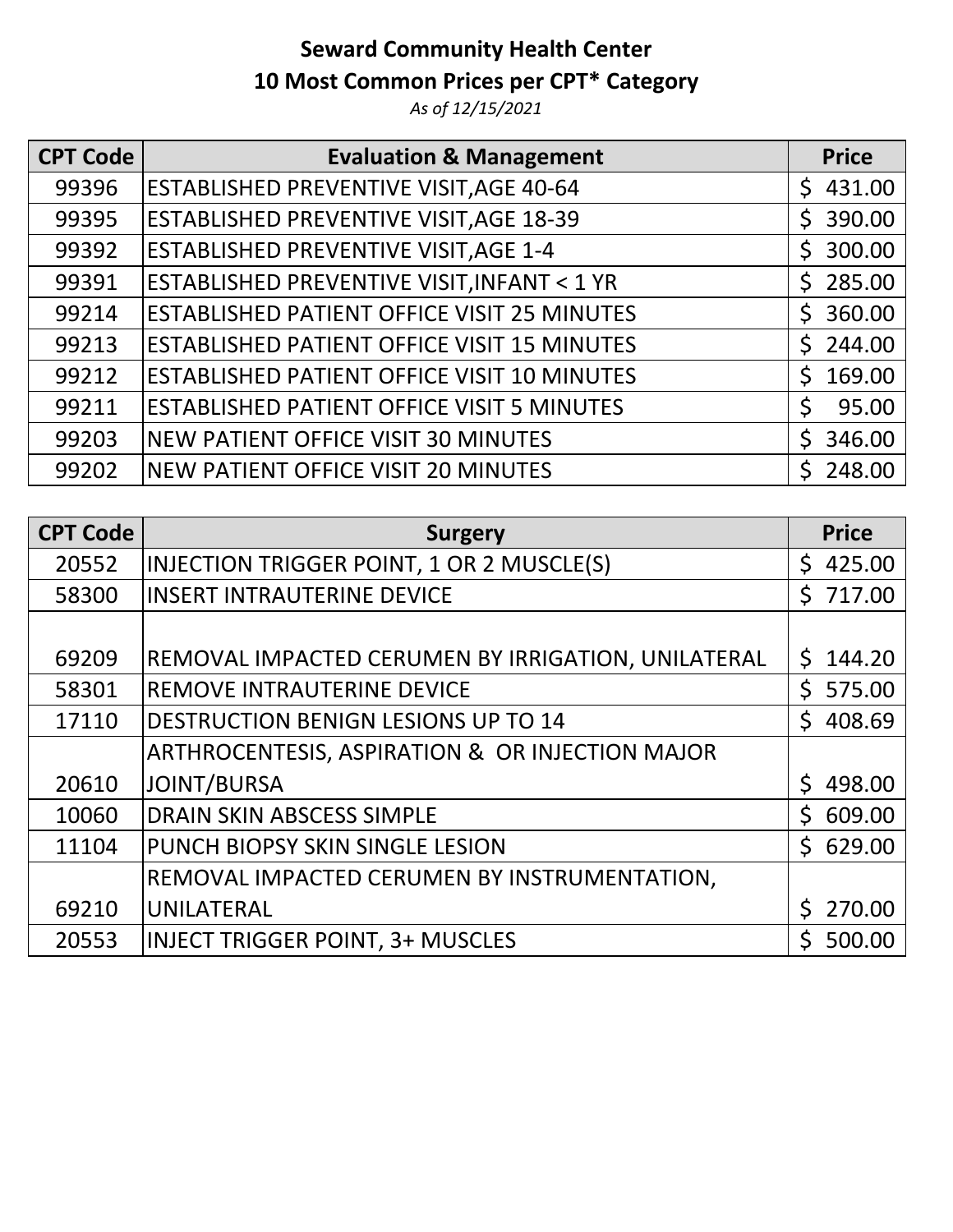# **Seward Community Health Center**

### **10 Most Common Prices per CPT\* Category**

*As of 12/15/2020*

| <b>CPT Code</b> | <b>Laboratory and Pathology</b>                        | <b>Price</b>          |        |
|-----------------|--------------------------------------------------------|-----------------------|--------|
| 81002           | URINALYSIS NON-AUTO W/OUT SCOPE                        | \$                    | 35.00  |
| 87804           | <b>INFLUENZA DETECTION TEST</b>                        | \$                    | 85.00  |
| 87880           | <b>STREP A TEST</b>                                    | \$                    | 82.00  |
| 81025           | <b>URINE PREGNANCY TEST</b>                            | \$                    | 66.87  |
| 82274           | BLOOD, OCCULT, FECAL HGB, FECES, 1-3 SIMULT            | Ś.                    | 142.00 |
| 86580           | <b>TUBERCULOSIS INTRADERMAL TEST</b>                   | $\mathsf{\mathsf{S}}$ | 65.00  |
|                 | SMEAR, STAIN, WET MOUNT, INTERPRETATION FOR INFECTIOUS |                       |        |
| 87210           | <b>AGENTS</b>                                          | $\zeta$               | 55.00  |
| 85018           | <b>HEMOGLOBIN TEST</b>                                 | Ś.                    | 40.00  |
| 82962           | <b>GLUCOSE BLOOD TEST</b>                              | $\mathsf{\dot{S}}$    | 35.00  |
| 83036           | <b>GLYCOSYLATED HEMOGLOBIN TEST</b>                    |                       | 113.00 |

| <b>CPT Code</b> | <b>Medicine/Treatment</b>                                  | <b>Price</b> |        |
|-----------------|------------------------------------------------------------|--------------|--------|
|                 | <b>IMMUNIZATION ADMINISTRATION THRU 18YR ANY ROUTE 1ST</b> |              |        |
| 90460           | OR COMPONENT OF VACCINE                                    | \$           | 27.44  |
|                 | INJECTION, THERAPEUTIC/PROPHYLACTIC/DIAGNOSTIC,            |              |        |
| 96372           | <b>INTRAMUSCULAR OR SUBCUTANEOUS</b>                       | Ś.           | 114.00 |
|                 | INFLUENZA VACCINE PRESRVATIVE FREE 0.5 ML DOS FOR          |              |        |
| 90686           | <b>INTRAMUSCULAR USE</b>                                   | \$           | 35.00  |
|                 |                                                            |              |        |
| 90471           | IMMUNIZATION ADMINISTRATION,1 SINGLE/COMB VACCINE          | Ś.           | 105.00 |
|                 | <b>IMMUNIZATION ADMINISTRATION THRU 18YR ANY ROUTE</b>     |              |        |
| 90461           | <b>ADD'L VACCINE COMPT</b>                                 | \$           | 65.00  |
| 98925           | <b>OSTEOPATHIC MANIPULATION, 1-2 BODY REGIONS</b>          | $\mathsf{S}$ | 145.00 |
| 90834           | PSYCHOTHERAPY W/PATIENT 45 MINUTES                         | Ś.           | 260.00 |
| 98927           | <b>OSTEOPATHIC MANIPUATION, 5-6 BODY REGIONS</b>           | $\mathsf{S}$ | 175.00 |
|                 | MEASLES, MUMPS, AND RUBELLA VIRUS IMMUNIZATION,            |              |        |
| 90707           | <b>SUBCUTANEOUS</b>                                        |              | \$219  |
|                 | TETANUS, DIPTHERIA, AND PERTUSSIS VACCINE UNDER 7 YRS      |              |        |
| 90715           | OF AGE, INTRAMUSCULAR                                      | \$           | 90.00  |